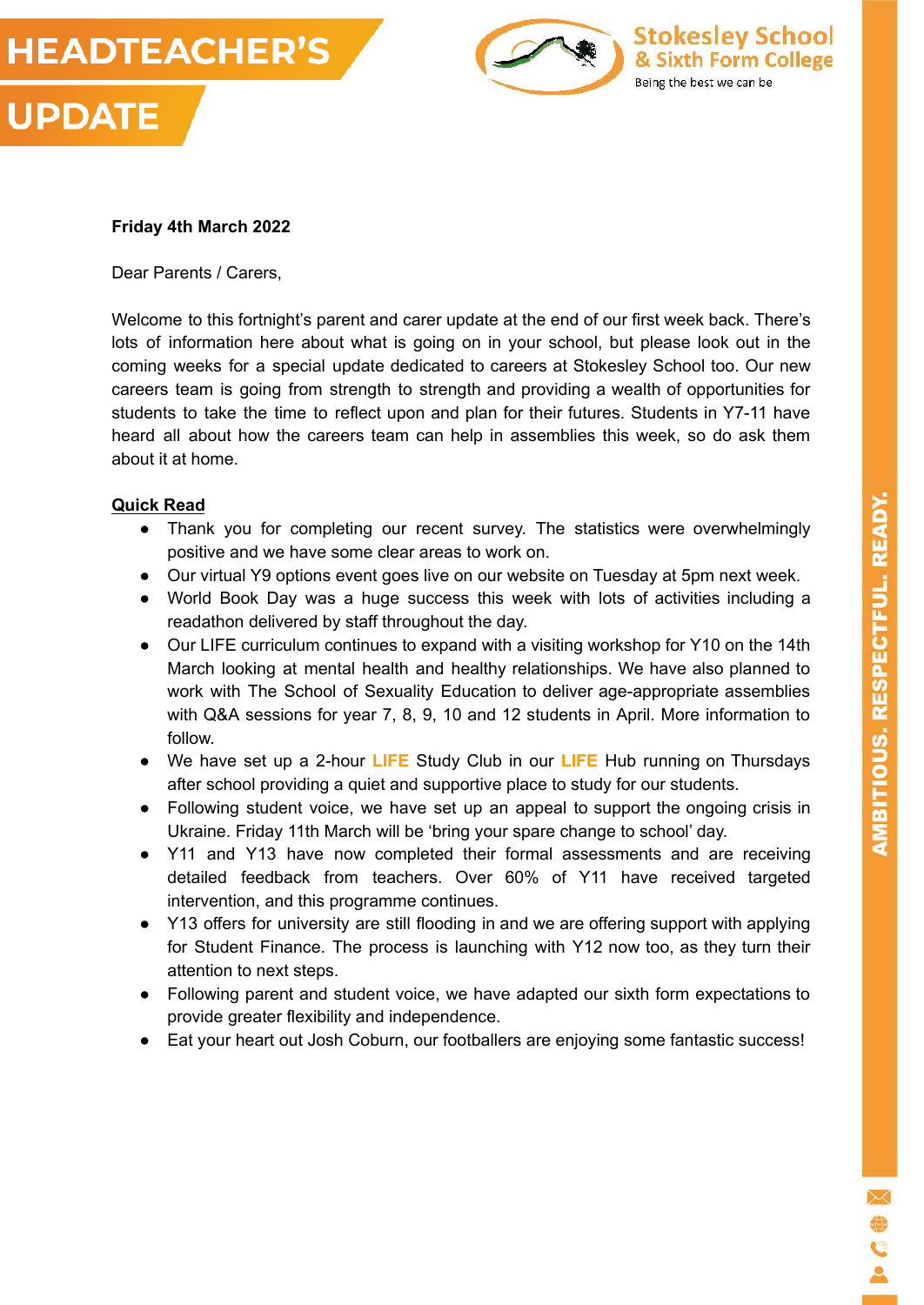



**Stokesley School** 

& Sixth Form College

Being the best we can be

### **Longer Read**

**UPDATE** 

#### **Parent Survey**

Thank you to the parents who completed the parent survey recently sent out across our trust. We were pleased with the statistics that we collated from the responses, especially in areas we have explicitly worked on recently such as safeguarding (94% of respondents said their children feel safe at our school) and enrichment opportunities (96% of parents agreed their child has the opportunity to participate in a wide range of activities). Over 90% of respondents were also positive about the teaching in school, the way the school is led and managed, how we deal with bullying, and that we ensure students are well behaved. Your additional comments were also extremely useful, and we are already working on:

- adjusting expectations in the sixth form (see below);
- improving the quality of information that supports our progress reports;
- developing a parental journey with increased engagement opportunities;
- changing our parent app to improve communication about your child.

We have also established a parent forum to support these changes and one meeting has already taken place. If you would like to join, please contact Mrs Darbyshire, Deputy Headteacher, via [j.darbyshire@stokesleyschool.org](mailto:j.darbyshire@stokesleyschool.org).

### **Y9 Options Event**

Our Y9 virtual options evening takes place next Tuesday. A link to our options website will be sent out to parents at around 5pm, with a link on our school website available too. The options website contains all the information you need about the options process: there is an introduction video from Mr McGreal and myself that explains a little more about the process, and that would be a good place to start. There are links to subject pages with information about all the subjects we offer, and videos from subject leaders explaining more about each course. The deadline for entering choices online is Friday 19th March, with a page on the website explaining how to do this, and a video to help too. If you have any questions please use the email addresses in the videos to get in touch with subject leaders, or any general questions email [options@stokesleyschool.org.](mailto:options@stokesleyschool.org) We hope you and your son/daughter finds the information useful to help you make the correct, informed choices for study in Y10 and Y11.

### **World Book Day**

On Thursday 3rd March we celebrated World Book Day in school. All students were given a voucher entitling them to either a free book (see [www.worldbookday.com](http://www.worldbookday.com/) for details) or £1 off the price of any book. We also held a number of activities in school to mark the day, including craft activities in the OLC. All students took part in the Readathon which involved teachers reading parts of a mystery story at the start of each lesson. Students were very keen to get to lessons on time so they could hear the next part! In tutor time, everyone really enjoyed watching The Masked Reader videos, where some members of staff disguised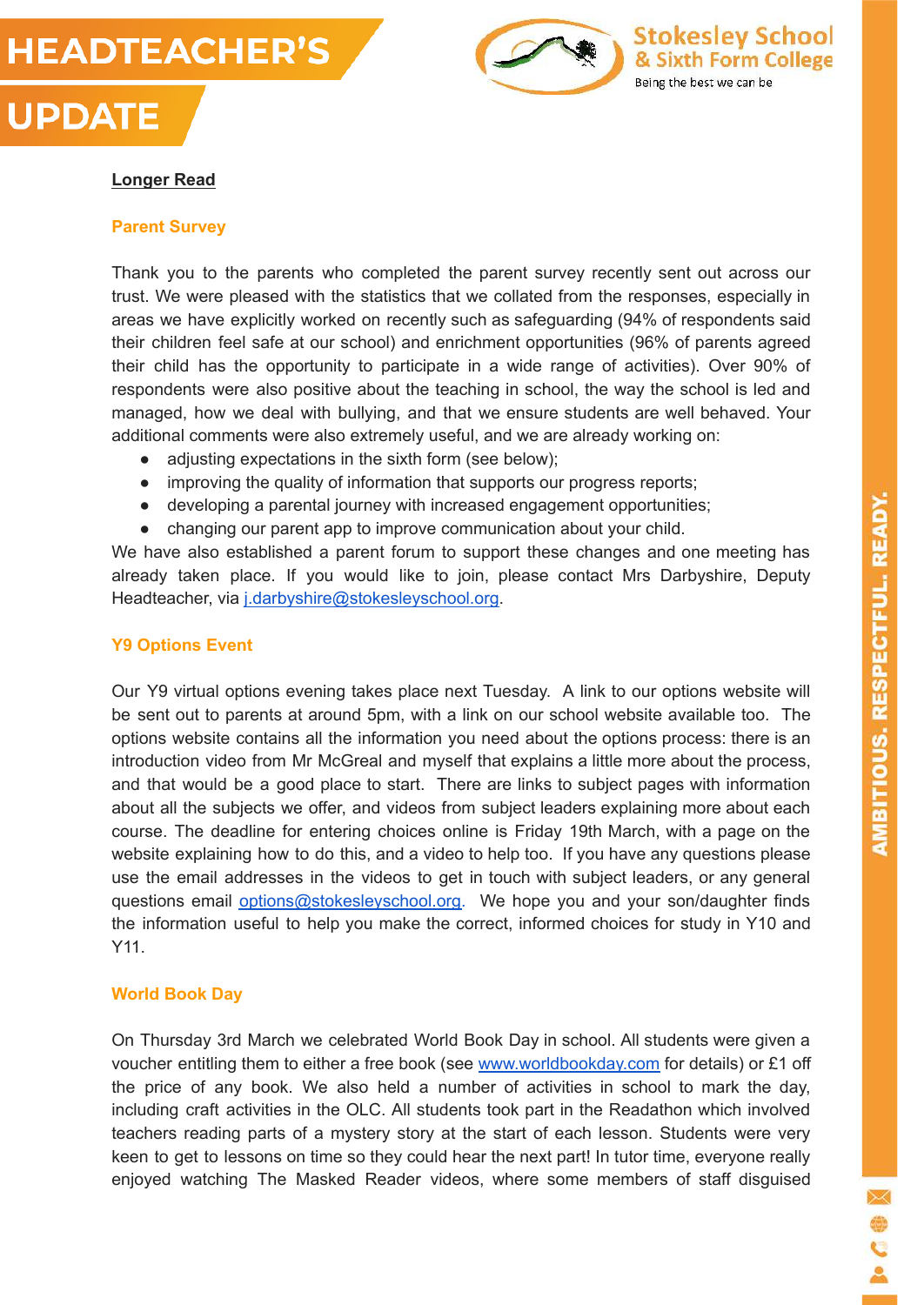**UPDATE** 



themselves and read short extracts from books. Students had to work out who the staff member was, the book they were reading and the author. The videos were really fun to watch and showed that reading for pleasure is still enjoyable even for adults!

### **Enrichment through the LIFE curriculum**

Due to covid restrictions, it's been more difficult over the past term to invite visitors into school to talk to our students. We're excited to announce, however, that we've got two fantastic enrichment activities lined up over the next few months from which a wide range of students in school will benefit.

On 14th March, year 10 students will be treated to a production and theatre workshop by The Invisible Man theatre company. Commissioned to examine mental health and what constitutes a healthy relationship, the play - Inside Out - follows several young people in their mid-late teens to see how the world they live in impacts on their wellbeing. Parents/carers of year 10 students have received a letter this week with a little more information about the event.

A recent survey into the quality of sex education in schools highlighted the fact that only 35% of children in the UK would rate the provision in their school as 'good' or 'very good', and we're determined that we'll be a part of that statistic. On 26th April we will also be visited for a full day by The School of Sexuality Education, a company which supports young people and those working with them to ensure access to a complete, inclusive and comprehensive sex(uality) education.

During the day, year 7, 8, 9, 10 and 12 students will attend age-appropriate assemblies which will give them information, but also opportunities to discuss the topic and ask questions in a safe environment. We will, of course, write to you closer to the time with more specific details about what students in each year group will be covering so that both you and your children know what to expect.

# **LIFE Hub Study Club**

In our bid to ensure that we're providing clubs that meet the needs of *all* of our students, we are starting the **'LIFE** Hub study Club' for our year 11 students who would like a space to revise in school. The **LIFE** Hub will be open - and staffed - between 3:30pm and 5:30pm every Thursday evening for students to complete any work or revision that they have. Working alongside others is a great way to get motivated with revision, and we hope to see as many of our year 11s as possible taking up the opportunity.

Students are welcome to bring snacks and, if they like to work to music, to bring their headphones too. We look forward to seeing them there.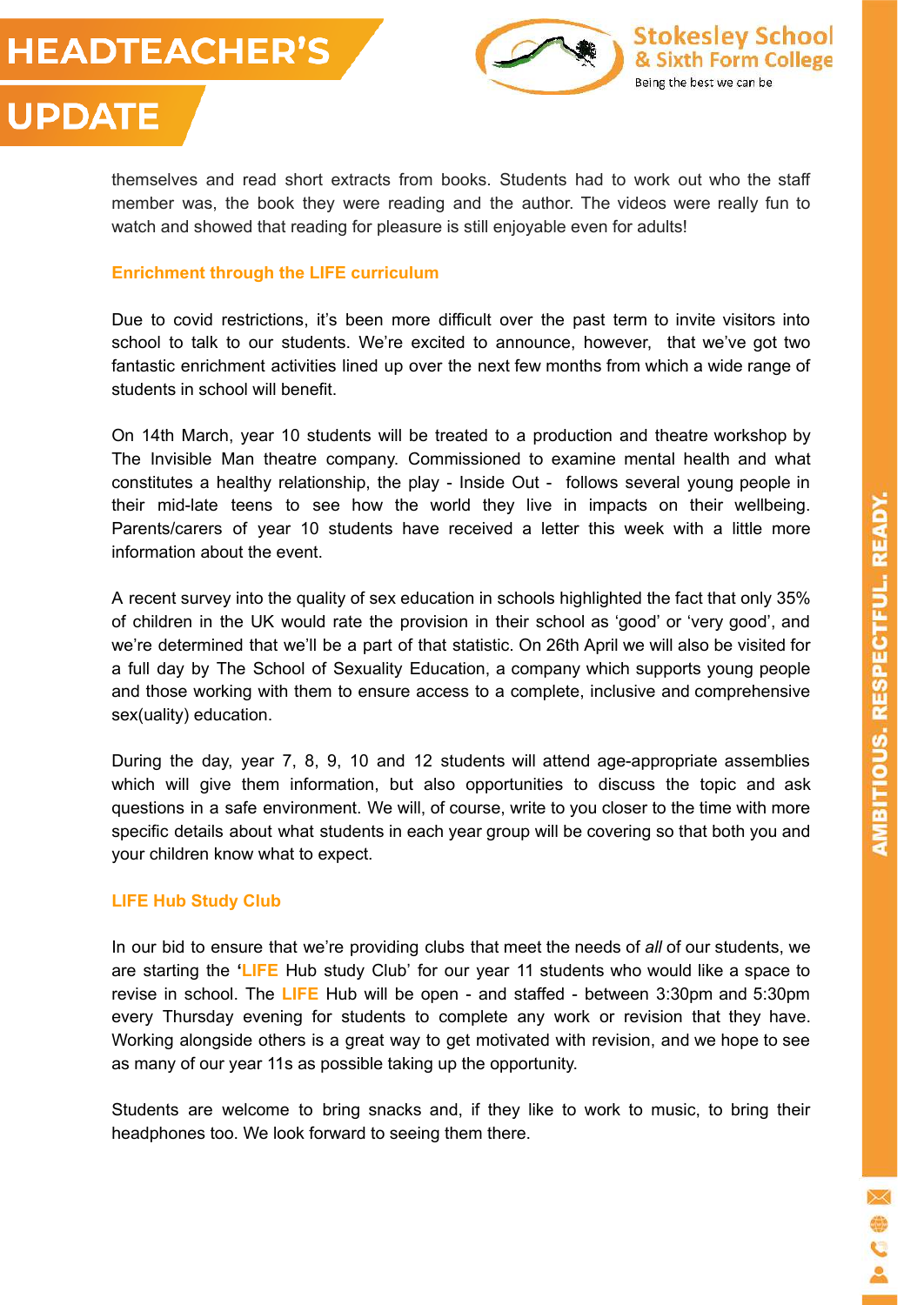





### **Ukraine Appeal**

Earlier in the week, we wrote to you to explain that we had produced a **LIFE** lesson which informed students about the current situation in Ukraine. We have been overwhelmed by the empathy that they have shown and, as a direct result of their requests, have set up an appeal which will take place next Friday.



Following your incredible contributions to the Afghan appeal and at a time when we know the cost of living is increasing dramatically, all we're asking is that students **bring their spare change into school on Friday 11th March**. There is no expectation at all that students will bring in large amounts of money but if you're able to support them to bring something in then, through Save the Children, we'll be able to provide school-in-a-bag or hygiene kits to those families most in need.

### **Y11 and Y13 assessments and intervention**

Following the conclusion of the formal assessments, Y11 and Y13 are now receiving their feedback from each subject area and being given specific advice from their teachers on which areas require their focus. On Monday, Mrs Darbyshire will share with parents/carers and students the schedule for intervention sessions for Y11. So far this year, over 60% of the year group have received targeted intervention for one or more subjects. We will be

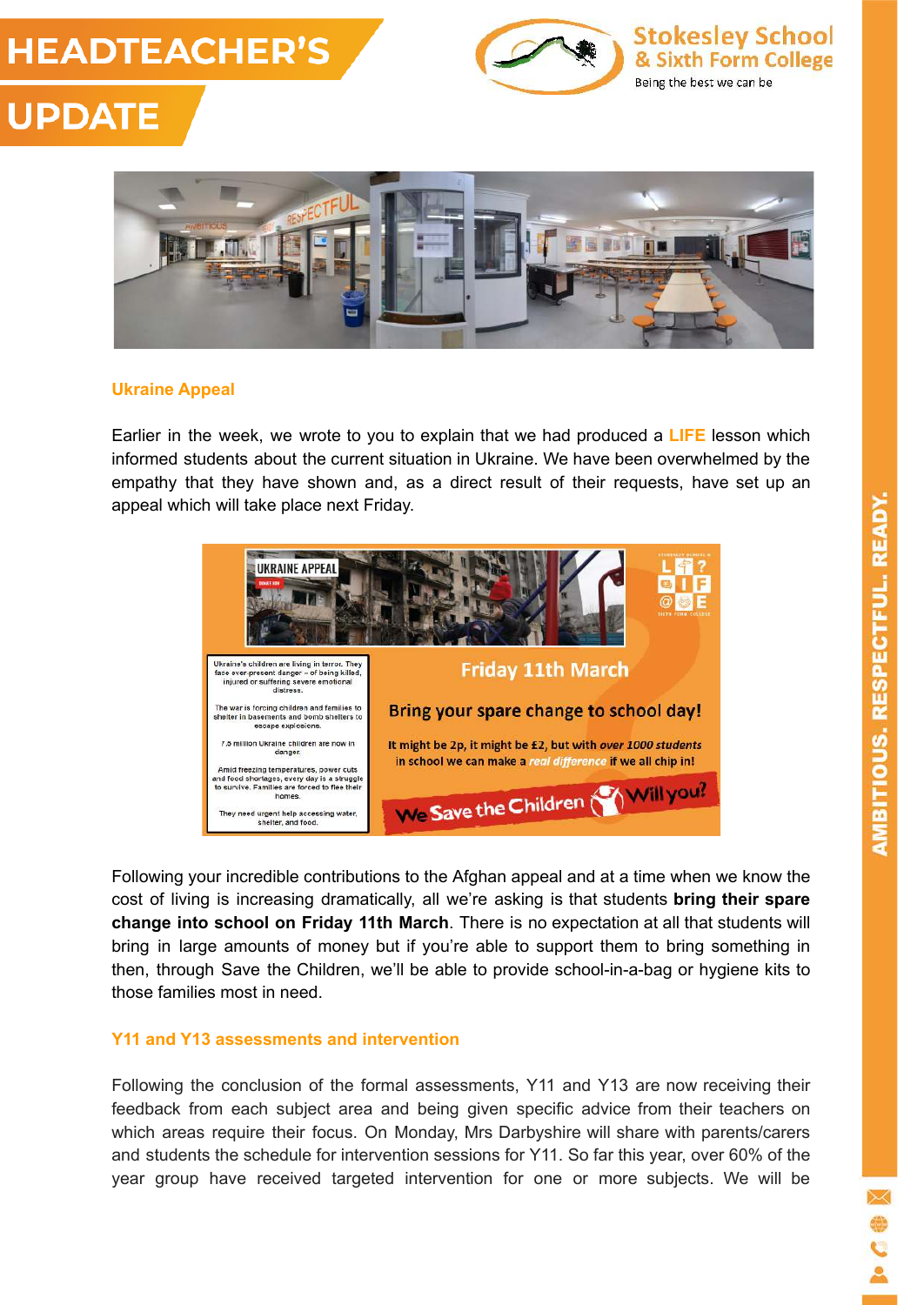**UPDATE** 



continuing with our targeted interventions but will also be running drop-in sessions for a number of subjects including English, mathematics and science. There will also be other key updates for both year groups. Please look out for this correspondence.

# **Y13 offers and Y12 preparation for university**

The offers for university places are still flooding in, with many of our Y13 students now ready to choose their firm and insurance offers. Although we are sure many of them know where they would like to go, this decision does not need to be made until 9th June so there is no need to rush into anything. The students will be receiving further guidance on accepting their offers, and also how to apply for student finance this half term. The application window for this has now opened, but we'll be talking students through how to do it, and how the loan system and repayments work in the next few weeks during tutor time.

We will start the process with our Y12 students this half term too, getting them to start researching into courses and universities through an online platform called Unifrog. We'll be encouraging them to start gathering evidence in order to complete their personal statement as well, talking them through how to write these and what they should be doing to stand out from the increasingly competitive crowd!

### **Updates to sixth form expectations**

Following feedback from students and parents we have made a few changes to our expectations of students in our sixth form, including when they can leave site and how their independent study periods will work. This has been explained to the students in assembly today, and a separate letter from Mr McGreal with further details has been sent to parents/carers.

# **Sporting highlights**

The all-conquering Y10 footballers continue to make headlines as they have taken a giant step towards the county cup final with a comfortable 4-0 win against Bootham School from York. Alex bagged a hat-trick whilst Jimmy rounded off the scoring to complete a successful afternoon's work for Mr Nassau's team. The side have scored 18 goals without reply in the last 3 rounds and the team are feeling confident ahead of an April semi-final.

Our success at football doesn't end there either, because there are two more teams in the quarter finals of the county cup still to play and another girls' semi final in the county cup to play as well!

We hope all of our footballers have been inspired by Josh Coburn, a former student of Areté Learning Trust (Richmond School) who scored the winning goal against Tottenham for Middlesbrough FC on Tuesday night in the FA Cup. We had some tired students (and staff) on Wednesday morning, that's for sure!